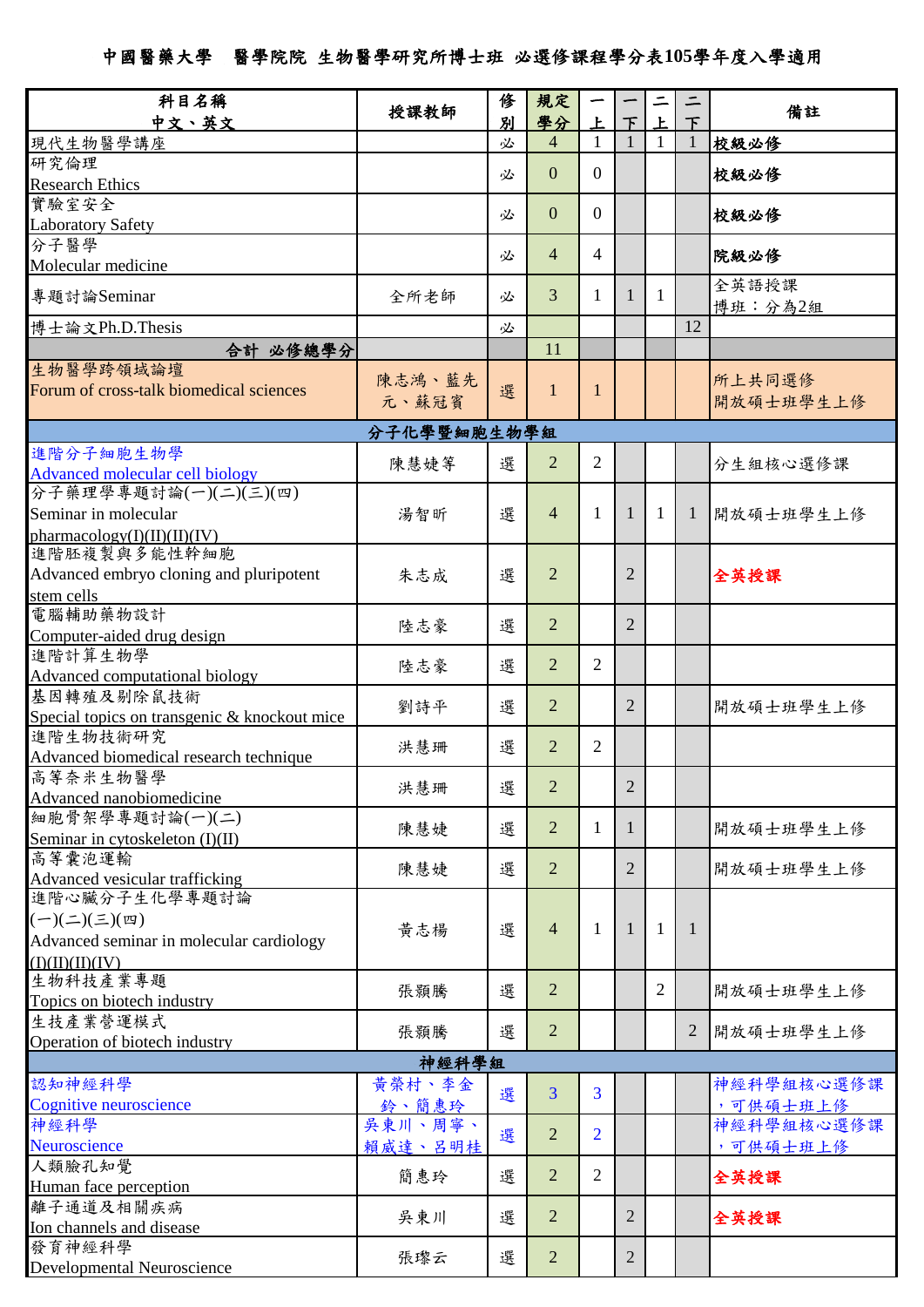| 高階螢光顯微技術-原理與應用                                      |       |   |                 |                |                |                |                |                      |  |  |
|-----------------------------------------------------|-------|---|-----------------|----------------|----------------|----------------|----------------|----------------------|--|--|
| Advanced fluorescence microscopy -                  | 周寧    | 選 | $\overline{2}$  |                | 2              |                |                | 課程名稱簡寫:高階螢<br>光顯微技術  |  |  |
| fundamentals and applications                       |       |   |                 |                |                |                |                |                      |  |  |
| 進階發育神經科學專題討論(一)(二)                                  |       |   |                 |                |                |                |                |                      |  |  |
| Advance seminar in developmental                    | 張瓈云   | 選 | $\overline{2}$  | 1              | 1              |                |                |                      |  |  |
| neuroscience $(I)$ $(II)$<br>身心功能之生物介面(一)(二)(三)(四)  |       |   |                 |                |                |                |                |                      |  |  |
| Mind-body interface( $I$ )( $II$ )( $III$ )( $IV$ ) | 蘇冠賓   | 選 | 8               | $\overline{2}$ | $\overline{2}$ | $\overline{2}$ | 2              |                      |  |  |
| 轉譯精神醫學專題討論(一)(二)(三)(四)                              |       |   |                 |                |                |                |                | 全英授課                 |  |  |
| Seminars of translational psychiatry                | 蘇冠賓   | 選 | $\overline{4}$  | 1              | 1              | 1              | 1              | 可供碩士班上修, 修課          |  |  |
| (I)(II)(III)(IV)                                    |       |   |                 |                |                |                |                | 上限10人                |  |  |
| 知覺與注意力專題討論(一)(二)(三)(四)                              |       |   |                 |                |                |                |                |                      |  |  |
| Seminar in perception and attention                 | 李金鈴   | 選 | $\overline{4}$  | 1              | 1              | 1              | 1              |                      |  |  |
| (I)(II)(III)(IV)                                    |       |   |                 |                |                |                |                |                      |  |  |
| 微生物暨免疫學組                                            |       |   |                 |                |                |                |                |                      |  |  |
|                                                     |       |   |                 |                |                |                |                | 微免組核心選修課             |  |  |
| 發炎與先天免疫專題討論(一)(二)(三)(四)                             |       |   |                 |                |                |                |                | 開放醫學院碩、博士班           |  |  |
| Seminar in inflammation and innate                  | 陳惠珍   | 選 | $\overline{4}$  | 1              | $\mathbf{1}$   | $\mathbf{1}$   | $\overline{1}$ | 研究生選讀。               |  |  |
| $\text{immunity}(I)(II)(III)(IV)$                   |       |   |                 |                |                |                |                |                      |  |  |
|                                                     |       |   |                 |                |                |                |                | 開放大學部及本校各研           |  |  |
| 神經免疫學Neuroimmunology                                | 林欣榮等  | 選 | $\overline{2}$  | $\overline{2}$ |                |                |                | 究所博碩士班學生選            |  |  |
|                                                     |       |   |                 |                |                |                |                | 開放大學部及本校各研           |  |  |
| 光遺傳學Optogenetics                                    | 傅如輝   | 選 | $\overline{2}$  |                | $\overline{2}$ |                |                | 究所博碩士班學生選            |  |  |
| 論文寫作與研究計劃撰寫Scientific                               |       |   |                 |                |                |                |                | 開放醫學院碩、博士班           |  |  |
| writing                                             | 陳惠珍   | 選 | 1               |                | 1              |                |                |                      |  |  |
| 致病病毒(一)(二) Pathogenic viruses                       |       |   |                 |                |                |                |                | 研究生選讀。<br>网双入字部及本校合研 |  |  |
| (I)(II)                                             | 蘇文琪   | 選 | $\overline{4}$  | $\overline{2}$ | $\overline{2}$ |                |                | 究所博碩士班學生選            |  |  |
|                                                     |       |   |                 |                |                |                |                |                      |  |  |
| 貴重儀器原理與實習Principle and                              | 蘇文琪等  | 選 | $\overline{2}$  | $\overline{2}$ |                |                |                | 暑假授課,每周五8:00-        |  |  |
| practice of biomedical Instruments                  |       |   |                 |                |                |                |                | 12:00                |  |  |
| 腫瘤免疫學特論Special topics on tumor                      | 邱紹智   | 選 | $\overline{2}$  | $\overline{2}$ |                |                |                | 開放醫學院碩、博士班           |  |  |
| immunology                                          |       |   |                 |                |                |                |                | 研究生選讀。               |  |  |
| 人類胚幹細胞培養與體幹細胞分化實作                                   |       |   |                 |                |                |                |                | 暑期開課,為期一週密           |  |  |
| 應用 Application and practice in human                | 邱紹智   | 選 | $\vert 1 \vert$ | 1              |                |                |                | 集課程,一天上課八小           |  |  |
|                                                     |       |   |                 |                |                |                |                | 時;開放醫學院碩、博           |  |  |
| embryonic and somatic stem cells                    |       |   |                 |                |                |                |                | 士班研究生選修。             |  |  |
|                                                     | 腫瘤醫學組 |   |                 |                |                |                |                |                      |  |  |
| 臨床癌症與轉譯醫學                                           | 黃偉謙   | 選 | $\overline{2}$  | $\overline{2}$ |                |                |                | 腫瘤醫學組核心選修課           |  |  |
| Clinical oncology & translation medicine            |       |   |                 |                |                |                |                |                      |  |  |
| 分子癌症生物學                                             | 余永倫   | 選 | $\overline{2}$  | $\overline{2}$ |                |                |                | 腫瘤醫學組核心選修課           |  |  |
| <b>Molecular Cancer biology</b>                     |       |   |                 |                |                |                |                |                      |  |  |
| 進階致癌蛋白轉譯後修飾(一)(二)(三)(四)                             |       |   |                 |                |                |                |                |                      |  |  |
| Advanced oncoprotein post-translational             |       | 選 | $\overline{4}$  | $\mathbf{1}$   | 1              | $\mathbf{1}$   | $\mathbf{1}$   | 開放碩士班上修              |  |  |
| modification $(I)(II)$ $(III)(IV)$                  | 余永倫   |   |                 |                |                |                |                |                      |  |  |
|                                                     |       |   |                 |                |                |                |                |                      |  |  |
| 癌症外遺傳學(一)(二)(三)(四)                                  |       |   |                 |                |                |                |                |                      |  |  |
| Cancer epigenetics $(I)(II)$ $(III)(IV)$            | 黃偉謙   | 選 | $\overline{4}$  | 1              | 1              | 1              | 1              | 開放碩士班上修              |  |  |
| 染色質重組與癌症(一)(二)(三)(四)                                |       |   |                 |                |                |                |                |                      |  |  |
| Chromatin remodeling and cancer                     | 鄒瑞煌   | 選 | $\overline{4}$  | $\mathbf{1}$   | 1              | 1              | 1              | 開放碩士班上修              |  |  |
| (I)(II)(III)(IV)                                    |       |   |                 |                |                |                |                |                      |  |  |
| 癌症表遺傳體學(一)(二)                                       |       |   | $\overline{2}$  |                |                |                |                |                      |  |  |
| Cancer epigenomics $(I)(II)$                        | 黃偉謙   | 選 |                 | $\mathbf{1}$   | 1              |                |                |                      |  |  |
| 進階傳統中草藥與腫瘤治療(一)(二)(三)(四)                            |       |   |                 |                |                |                |                |                      |  |  |
| Advanced traditional chinese herbal medicines       | 劉哲育   | 選 | 4               | 1              | 1              | 1              | $\mathbf{1}$   | 全英授課                 |  |  |
| and cancer treatment $(I)(II)(II)(IV)$              |       |   |                 |                |                |                |                |                      |  |  |
| 高等癌症藥理學(一)(二)                                       | 黃偉謙   | 選 | $\overline{4}$  | $\overline{2}$ | $\overline{2}$ |                |                |                      |  |  |
| Advanced cancer pharmacology $(I)(II)$              |       |   |                 |                |                |                |                |                      |  |  |
| 高等質譜技術應用(一)(二)                                      | 張為超   | 選 | $\overline{2}$  | 1              | 1              |                |                |                      |  |  |
| Advanced application of MS technology (I)(II)       |       |   |                 |                |                |                |                |                      |  |  |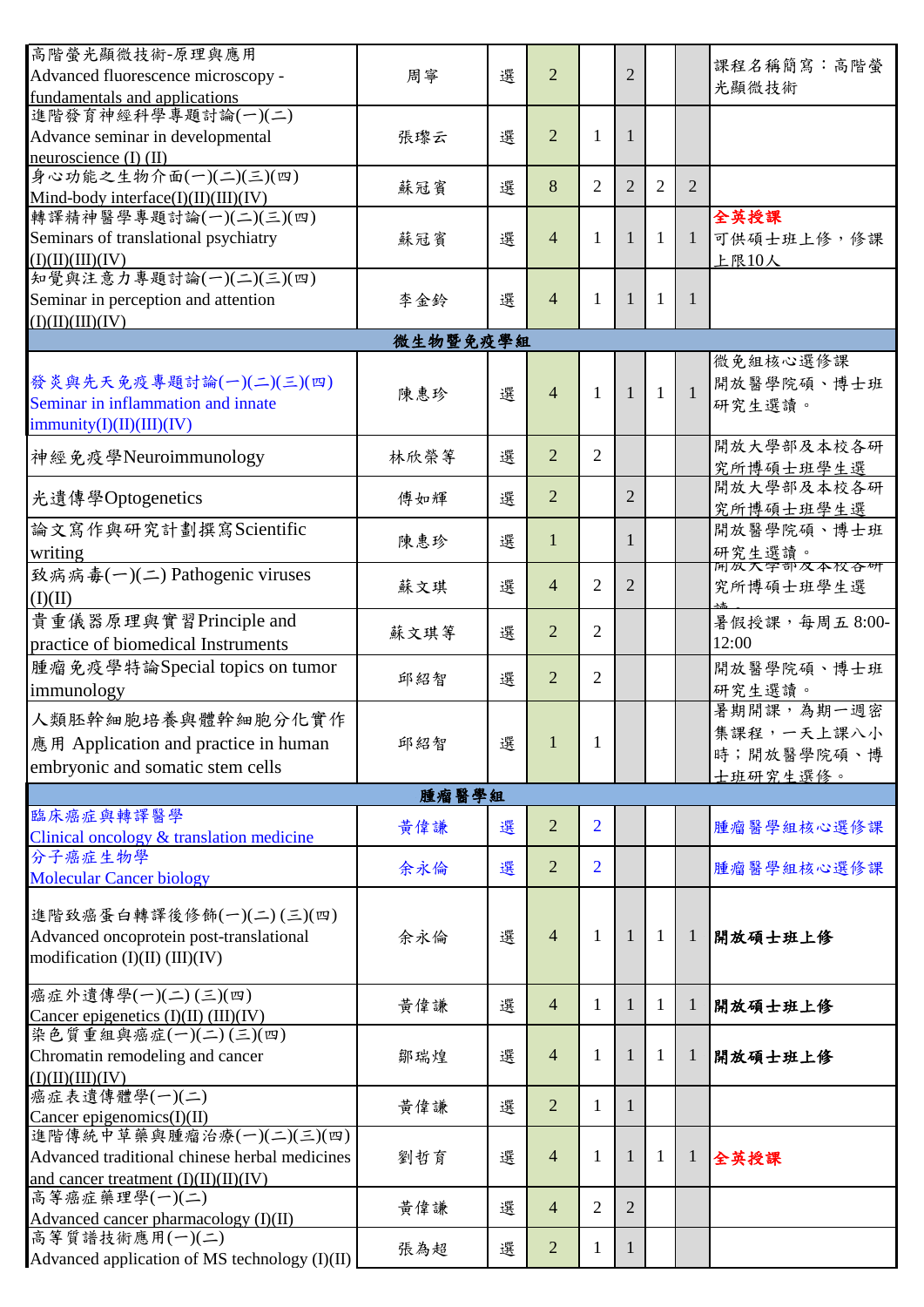| 癌症訊號傳遞<br>Cancer signaling pathways                     | 鄒瑞煌  | 選 | $\overline{2}$ | $\overline{2}$ |                |              |   |                         |  |
|---------------------------------------------------------|------|---|----------------|----------------|----------------|--------------|---|-------------------------|--|
| 癌症細胞死亡之調控                                               |      |   |                |                |                |              |   |                         |  |
| Regulation of cell death in cancer                      | 陳雅惠  | 選 | $\overline{2}$ |                | $\overline{2}$ |              |   |                         |  |
| 腫瘤微環境(一)(二)                                             | 謝佳宏  | 選 | 4              | $\overline{2}$ | $\overline{2}$ |              |   |                         |  |
| Tumor microenvironment(I) (II)                          |      |   |                |                |                |              |   |                         |  |
| 次世代定序數據分析(一)(二)                                         | 鄭維中  | 選 | $\overline{4}$ | $\overline{2}$ | 2              |              |   |                         |  |
| Data analysis of next generation sequencing (I)<br>(II) |      |   |                |                |                |              |   | 開放碩士班上修                 |  |
| 基因不穩定性與癌症                                               |      |   |                |                |                |              |   |                         |  |
| Genomic instability and cancer                          | 王紹椿  | 選 | $\overline{2}$ | $\overline{2}$ |                |              |   | 全英授課                    |  |
| 臨床醫學組                                                   |      |   |                |                |                |              |   |                         |  |
| 臨床與基礎研究實習(一)(二)Clinical &                               | 李繼源  | 選 | $\overline{2}$ | 1              | -1             |              |   | 臨床醫學組核心選修課              |  |
| basic research practice (I)(II)                         |      |   |                |                |                |              |   | 開放碩士班學生上修               |  |
| 臨床與基礎醫學整合課程                                             |      |   |                |                |                |              |   | 暑假開課                    |  |
| Integrated course inclinical & basic                    | 藍先元等 | 選 | $\overline{2}$ | $\overline{2}$ |                |              |   | 臨床醫學組核心選修課              |  |
| medicine                                                |      |   |                |                |                |              |   | 開放碩士班學生上修               |  |
| 轉譯醫學期刊論文解析Translational                                 |      |   |                |                |                |              |   | 臨床醫學組核心選修課              |  |
| journal paper analysis                                  | 佘玉萍  | 選 | $\overline{2}$ |                | $\overline{2}$ |              |   | 開放碩士班學生上修               |  |
| 研究設計與計畫Study design & proposal                          | 李繼源  | 選 | $\overline{2}$ | $\overline{2}$ |                |              |   | 臨床醫學組核心選修課              |  |
|                                                         |      |   |                |                |                |              |   | 開放碩士班學生上修               |  |
| 實證轉譯醫學Translational medicine in                         | 馬文隆  | 選 | $\overline{2}$ | $\overline{2}$ |                |              |   | 臨床醫學組核心選修課              |  |
| practice                                                |      |   |                |                |                |              |   | 開放碩士班學生上修               |  |
| 轉譯科學論文之寫作、發表與賞析                                         |      |   |                |                |                |              |   | 臨床醫學組核心選修課              |  |
| Getting start writing, submitting and                   | 包大靝  | 選 | $\overline{2}$ | $\overline{2}$ |                |              |   | 開放碩士班學生上修               |  |
| evaluating translational scientific papers              |      |   |                |                |                |              |   |                         |  |
| 臨床流行病學                                                  | 吳俊穎  | 選 | $\overline{2}$ |                | $\overline{2}$ |              |   | 臨床醫學組核心選修課              |  |
| <b>Clinical epidemiology</b>                            |      |   |                |                |                |              |   | 開放碩士班學生上修               |  |
| 轉譯醫學之理論與實務(一)(二)Theory                                  | 包大靝  | 選 | 2              | 1              | 1              |              |   | 臨床醫學組核心選修課              |  |
| and practice of translation medicine $(I)(II)$          |      |   |                |                |                |              |   | 開放碩士班學生上修               |  |
| 臨床試驗Clinical trials                                     | 許重義  | 選 | $\overline{2}$ |                | $\overline{2}$ |              |   | 臨床醫學組核心選修課              |  |
| 進階血管與代謝(一)(二)Advanced blood                             |      |   |                |                |                |              |   | 開放碩士班學生上修<br>開放碩士班與大三以上 |  |
| vessel and metabolism $(I)(II)$                         | 汪貴珍等 | 選 | $\overline{4}$ | $\overline{2}$ | $\overline{2}$ |              |   | 選課                      |  |
| 進階心血管藥理學Advanced                                        |      |   |                |                |                |              |   | 開放碩士班與大三以上              |  |
| cardiovascular pharmacology                             | 沈明毅等 | 選 | $\overline{2}$ |                | $\overline{2}$ |              |   | 選課                      |  |
| 神經膠質細胞專題                                                |      |   |                |                |                |              |   |                         |  |
| $(-)(\leq)(\leq)(\infty)$ Seminar in neuroglia          | 周寧   | 選 | $\overline{4}$ | 1              | 1              | $\mathbf{1}$ | 1 |                         |  |
| (I)(II)(III)(IV)                                        |      |   |                |                |                |              |   |                         |  |
| 神經電生理期刊討論                                               |      |   |                |                |                |              |   |                         |  |
| $(-)(\leq)(\leq)(\boxtimes)$ Neuroelectrophysiology     | 吳東川  | 選 | $\overline{4}$ | 1              | 1              | 1            | 1 | 開放碩士班學生上修               |  |
| (I)(II)(III)(IV)                                        |      |   |                |                |                |              |   |                         |  |
| 系統癌症病理學Systems molecular cancer                         |      |   |                |                |                |              |   |                         |  |
| pathology                                               | 馬文隆  | 選 | $\overline{2}$ |                |                |              | 2 | 開放大三以上選課                |  |
| 藥理學之藥物研發專題討論                                            |      |   |                |                |                |              |   |                         |  |
| $(-)(\leq)(\leq)(\infty)$ Seminar in drug discovery     | 賴威達  | 選 | $\overline{4}$ | 1              | $\mathbf{1}$   | 1            | 1 | 開放大三以上選課                |  |
| (I)(II)(III)(IV)                                        |      |   |                |                |                |              |   |                         |  |
| 臨床流行病學專題(一)(二)(三)(四)                                    |      |   |                |                |                |              |   |                         |  |
| Seminar in clinical epidemiology                        | 葛應欽  | 選 | $\overline{4}$ | 1              | 1              | 1            | 1 |                         |  |
| (I)(II)(III)(IV)                                        |      |   |                |                |                |              |   |                         |  |
| 醫療3D列印概論 3D Printing in medical                         |      |   |                |                |                |              |   |                         |  |
| application                                             | 陳怡文  | 選 | $\overline{2}$ | 2              |                |              |   | 開放碩士班學生上修               |  |
| 進階分子生物技術原理與應用Advanced                                   |      |   |                |                |                |              |   |                         |  |
| principles and applications of molecular                | 鄭慧萱  | 選 | $\overline{2}$ | $\overline{2}$ |                |              |   | 暑假開課                    |  |
| biotechnology                                           |      |   |                |                |                |              |   | 開放碩士班上修                 |  |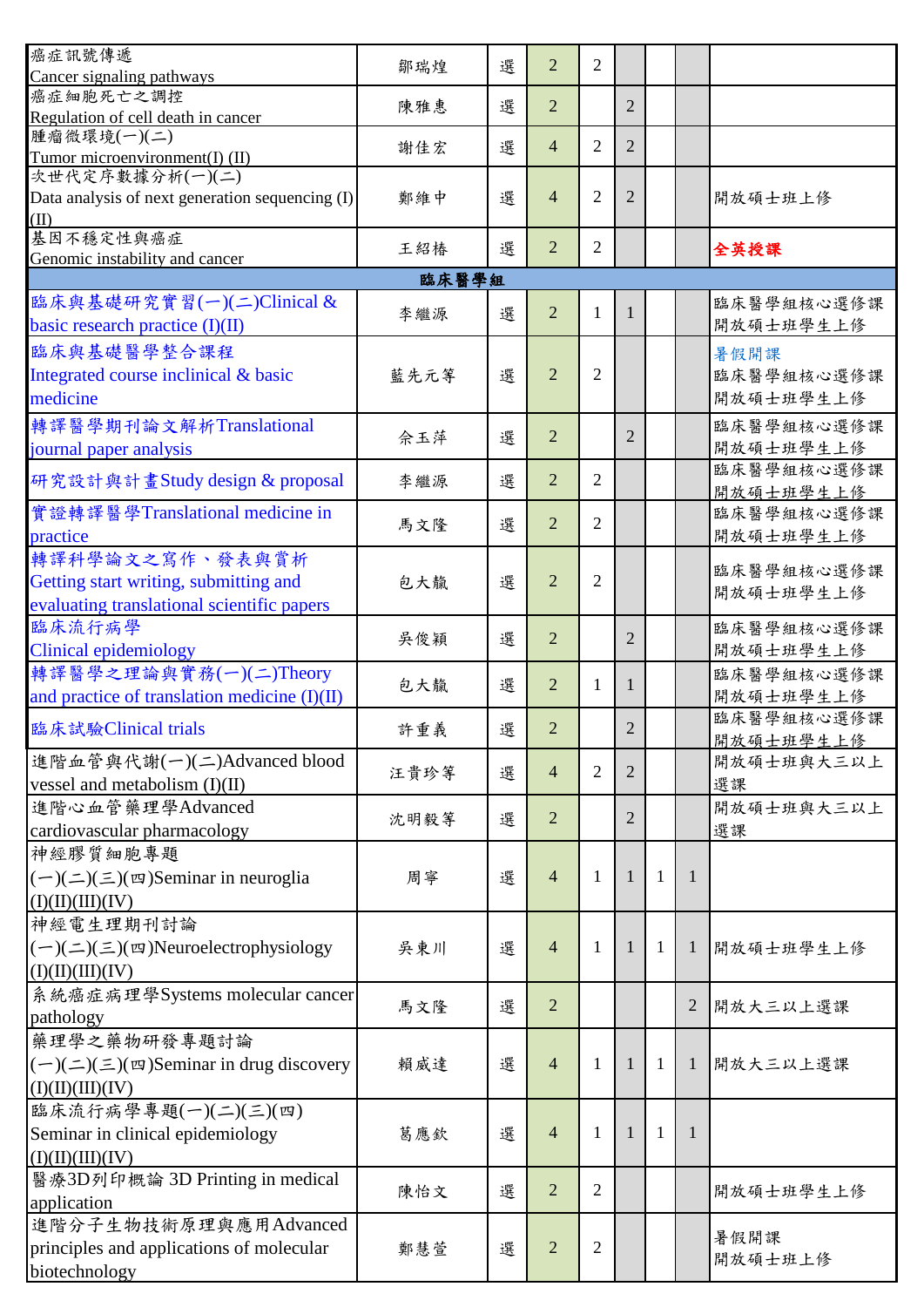| 分子生物技術實作Molecular<br>biotechniques practice                                                                      | 鄭慧萱                                                               | 選 | $\overline{2}$ | $\overline{2}$ |                |              |                | 暑假開課<br>開放碩士班上修                              |
|------------------------------------------------------------------------------------------------------------------|-------------------------------------------------------------------|---|----------------|----------------|----------------|--------------|----------------|----------------------------------------------|
| 轉譯內分泌醫學期刊討論<br>$(-)(\leq)(\leq)(\infty)$ Seminar in the modern<br>translational endocrinology $(I)(II)(III)(IV)$ | 馬文隆                                                               | 選 | $\overline{4}$ | $\mathbf{1}$   | $\mathbf{1}$   | -1           | -1             | 開放碩士班學生上修                                    |
| 心臟血管科學期刊討論(一)<br>$(\equiv)(\equiv)(\equiv)$ Advanced seminar in<br>cardiovascular sciences (I) (II)(III)(IV)     | 汪貴珍                                                               | 選 | $\overline{4}$ | $\mathbf{1}$   | $\mathbf{1}$   | <sup>1</sup> | $\overline{1}$ | 開放碩士班學生上修                                    |
| 英文科技論文寫作<br>English scientific writing for paper                                                                 | 黃恆立、(許瑞<br>廷、其他生醫<br>工程背景教師)                                      | 選 | $\overline{2}$ |                | $\overline{2}$ |              |                |                                              |
| 醫療器材設計原理與專利佈局<br>Principles of medical equipment design and<br>patent portfolio                                  | 黃恆立、(許瑞<br>廷、姚俊旭、<br>陳悅生、段正<br>仁、林殿傑、<br>其他生醫工程<br>背景教師與業<br>界教師) | 選 | $\overline{2}$ | $\overline{2}$ |                |              |                | 醫學工程與復健科技產<br>業博士學位學程<br>甲組課程<br>自105學年度入學生起 |
| 電腦輔助設計與工程<br>Computer aided design and engineering                                                               | 許瑞廷、(黃恆<br>立、施子卿)                                                 | 選 | $\overline{2}$ | $\overline{2}$ |                |              |                |                                              |
| 高等生物醫學材料Advanced biomedical<br>materials                                                                         | 林殿傑、(姚俊<br>旭、陳悅生)                                                 | 選 | $\overline{2}$ |                | $\overline{2}$ |              |                |                                              |

注意事項:

一、教育目標:(1)培養醫學科學家。(2)培育具有國際觀之人才。

二、105學年度入學新生實施,本所修業2年至7年,畢業至少需修習31學分始可畢業。必修11學分(含校級必修、院級必修、所 上必修),博士論文12學分、選修8學分(含各組核心選修)。另其他可依學生興趣及研究方向修習本所各組選修課程或他所之課 程。

三、各組修課規定:除應修習必修學分外,各組學生需從核心選修課程中,至少擇一門課修習(如該課程有分上、下學期,則 皆需修畢,始可認列),加上選修課程後,始可畢業。

四、研究生修業期間除修習各系所規定應修課程外,尚須完成下列校定課程之研修:

(1)「實驗室安全」-碩博士班校級必修0學分。

(2)「研究倫理」-碩博士班校級必修0學分。

(3)「現代生物醫學講座」-博士班校級必修4學分。

(4)「分子醫學」-碩博士班院級必修4學分。

五、畢業前必須通過英文鑑定,方能畢業。相關規定依本校「學生英文能力鑑定實施辦法」辦理。

六、本學分表做為畢業學分認定之依據。畢業授予學位名稱為理學博士。